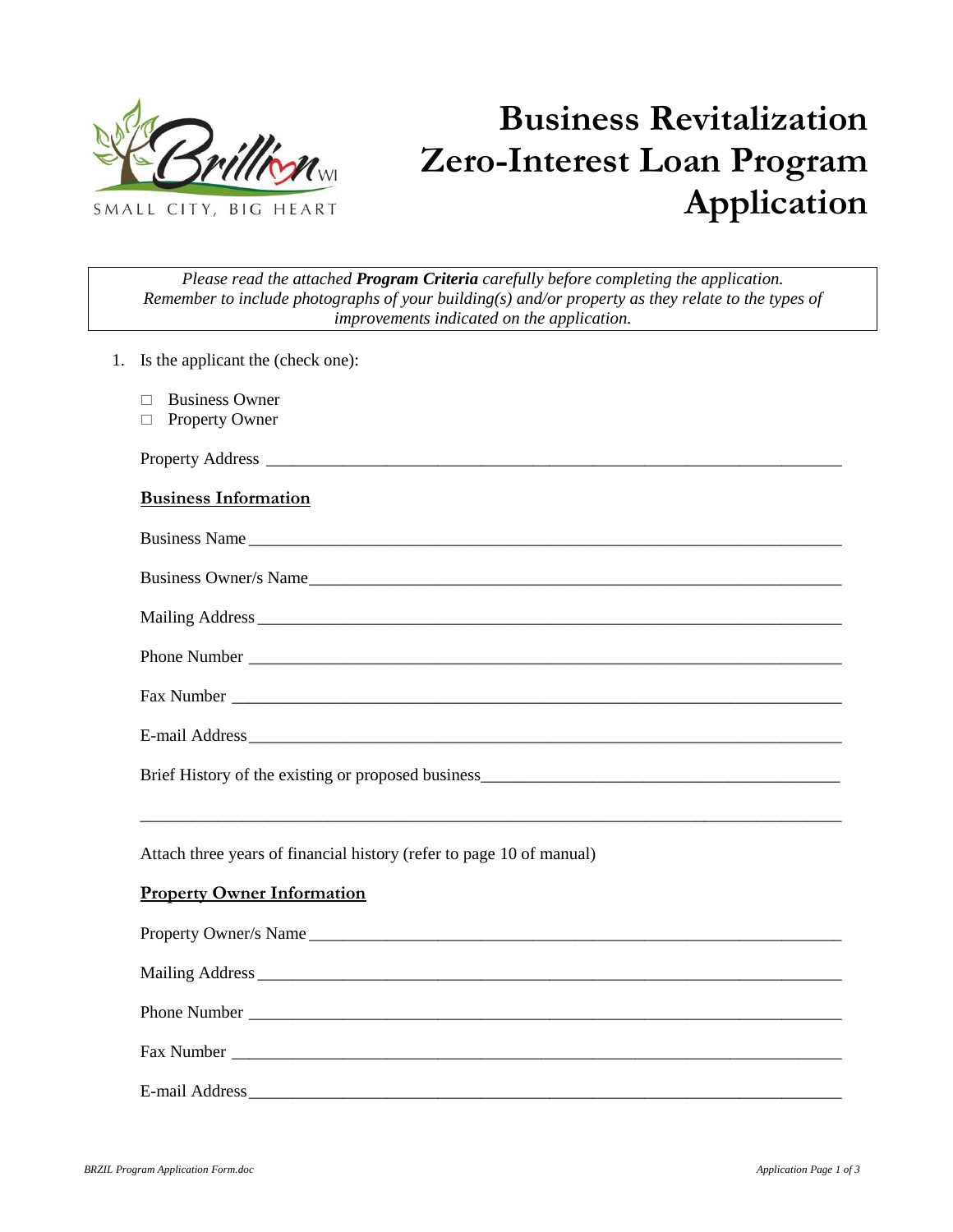### **Project Description**

2. Please provide an accurate and thorough summary of your project. Please identify the specific improvements you are proposing for the building/s and/or property. The photographs taken of your building/s and property will assist in a visual manner to further support your written project description.

\_\_\_\_\_\_\_\_\_\_\_\_\_\_\_\_\_\_\_\_\_\_\_\_\_\_\_\_\_\_\_\_\_\_\_\_\_\_\_\_\_\_\_\_\_\_\_\_\_\_\_\_\_\_\_\_\_\_\_\_\_\_\_\_\_\_\_\_\_\_\_\_\_\_\_\_\_\_\_\_\_\_\_\_\_\_\_

#### **Project Costs**

3. Based on the proposed improvements identified, please provide a realistic estimate of the entire project cost:

 $\text{\$}$  Materials +  $\text{\$}$  Labor =  $\text{\$}$  Total

- 4. If the project cost comes in at, or exceeds your estimate, do you have private funds readily available to cover your financial portion of the project?
	- □ Yes (attach Lender Commitment Letters)
	- $\Box$  No

If No, by what means could you secure funding and still complete the project within the 120 day deadline? (Please provide documentation evidencing your ability)

\_\_\_\_\_\_\_\_\_\_\_\_\_\_\_\_\_\_\_\_\_\_\_\_\_\_\_\_\_\_\_\_\_\_\_\_\_\_\_\_\_\_\_\_\_\_\_\_\_\_\_\_\_\_\_\_\_\_\_\_\_\_\_\_\_\_\_\_\_\_\_\_\_\_\_\_\_\_\_\_\_\_

\_\_\_\_\_\_\_\_\_\_\_\_\_\_\_\_\_\_\_\_\_\_\_\_\_\_\_\_\_\_\_\_\_\_\_\_\_\_\_\_\_\_\_\_\_\_\_\_\_\_\_\_\_\_\_\_\_\_\_\_\_\_\_\_\_\_\_\_\_\_\_\_\_\_\_\_\_\_\_\_\_\_